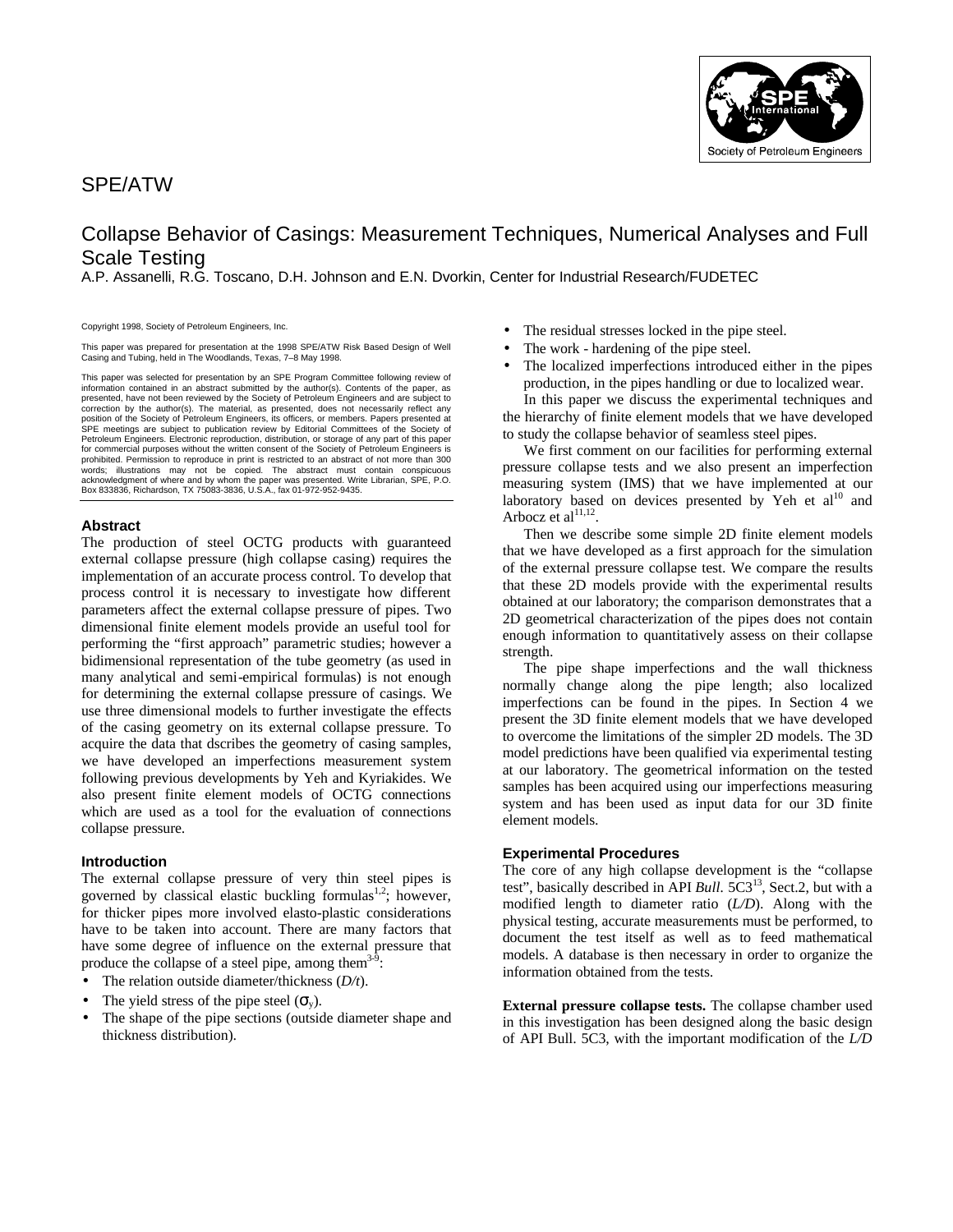ratio. A summary of its features includes:

- The experimental set-up does not impose any axial restrain on the pipes.
- The length of the sample being tested fulfills in all cases the relation<sup>6</sup>:  $LD \ge 10$ .
- The collapse of the samples is detected by a drop in the pressure of the water used to pressurize them.
- The chamber can be moved to a testing frame to add axial load to the sample.
- Samples with connections can be tested, with or without axial loads.

**Imperfections measuring system.** All samples are measured following standard practices. Ovality and eccentricity are measured and recorded at a specified number of locations. Longitudinal and transversal yield stresses, as well as residual stresses are also measured for each sample. In addition, for selected pipes, in-depth pipe outside diameter (OD) and thickness mappings are performed. This procedure is based on the one presented by Yeh and Kyriakides, among others $10-12$ .

*Mapping of the samples geometry.* To map the external surface, the sample is rotated in a lathe and at regular intervals of time, axial and angular position, are sent to the acquisition system (**Fig. 1**). The position of the pipe surface is measured via a Linear Variable Displacement Transducer (LVDT). A rotary encoder placed in the rotation axis provides the angular position information. In Appendix A we show the algorithm (**Fig. 2**) we have developed to transform the acquired data into the actual mapping of the pipe surface and its Fourier series decomposition (**Figs. 3 and 4**). It must be noted that standard ovality measurements are "blind" to mode shapes of odd order (such as a "cloverleaf" shape, order 3).

As an example, for a 9 5/8in. sample 2900 mm are mapped, at an average rate of approximately 96000 points per meter. The LVDT tip follows a helical path, with a pitch of 3.7 mm. It is assumed that this pitch is small enough to consider each turn as representative of one section. In the present setup of the device, the thickness is measured manually at 272 locations, using an ultrasonic gauge (**Fig. 5**). An enhancement of the device is planned, which will allow to measure the wall thickness on-line with the outside diameter.

*Residual stress test.* Residual stresses are measured with the slit ring method. A detailed analysis using 2D and 3D finite element models of this test is included elsewhere $^{14}$ .

**Full scale test database**. The information of the full scale test is stored in a database. More than 100 fields are recorded for each test. Previous experience with smaller databases showed that if an accurate process control should take any benefit from it, the number of fields could not be reduced. The recorded fields include:

- Description fields (14): Nominal OD, grade, wall thickness, test date, etc.
- Geometric measurement fields (36): Measured ODs, thickness, etc.
- Mechanical Properties (14): yield strength, ultimate

strength, collapse load, etc.

- Process parameters (11): information on straightening, heat treatment, etc.
- Calculated fields (31): Average ODs, average wall thickness, etc.

Test results that require direct measurement plus additional calculations (i.e.: residual stress test, ovality, eccentricity, etc.), are stored as calculated fields, with the only exception of ASTM tensile tests.

Pipes measured with the IMS are also registered and measured independently in the standard way. This latter information is recorded in the database.

### **Finite Element Procedures**

The finite element method is the basic numerical tool we use to perform the analyses. Two and three dimensional models are currently used for collapse analyses. In all cases we use finite element models<sup>15-20</sup> that satisfy the reliability criteria outlined in Appendix B and that incorporate geometrical nonlinearities due to large displacements/rotations<sup>21</sup>, material nonlinearity due to the elasto-plastic behavior (von Mises associated plasticity<sup>21</sup> is used) and follower (hydrostatic) loads.

**Bidimensional finite element models.** Bidimensional (2D) finite element models have been implemented to simulate the behavior of ideal "long specimens" in the external pressure collapse test<sup>9</sup>. A discussion on different bidimensional characterizations (plane stress, plane strain) is given elsewere<sup>14</sup>. As it will be shown later, the comparison between models and results from the database demonstrates that a 2D geometrical characterization of the pipes does not contain enough information to accurately assess on their collapse strength. However, 2D models can provide useful information on the trends of the external collapse pressure value when some parameters -such as residual stresses, shape imperfections, etc.- are changed.

*Parametric analyses.* Using 2D finite element models, we develop in this Section a parametric study aimed at the analysis of the effect, on the pipe collapse pressure, of the following parameters:

- Ovality  $[O_V = (D_{max} D_{min})/D_{average}]$
- Eccentricity [ε = (*tmax -tmin*)*/taverage*]
- Residual stresses  $(\sigma_R)$

In the present analyses the ovality is considered to be concentrated in the shape corresponding to the first elastic buckling mode and the eccentricity is modeled considering non-coincident, perfectly circular (or oval) OD and ID centers. In all cases a 9 5/8in. pipe with 110 ksi yield stress is considered. The wall thickness is varied for this analysis from thin wall (elastic collapse) to thick wall (plastic collapse).

In **Fig. 6** we plot the results of our parametric study, normalized with the collapse pressure calculated according to API standards $^{13}$ . It is obvious from these results that the main influence on the external collapse pressure comes from the ovality and from the residual stresses; however, the effect of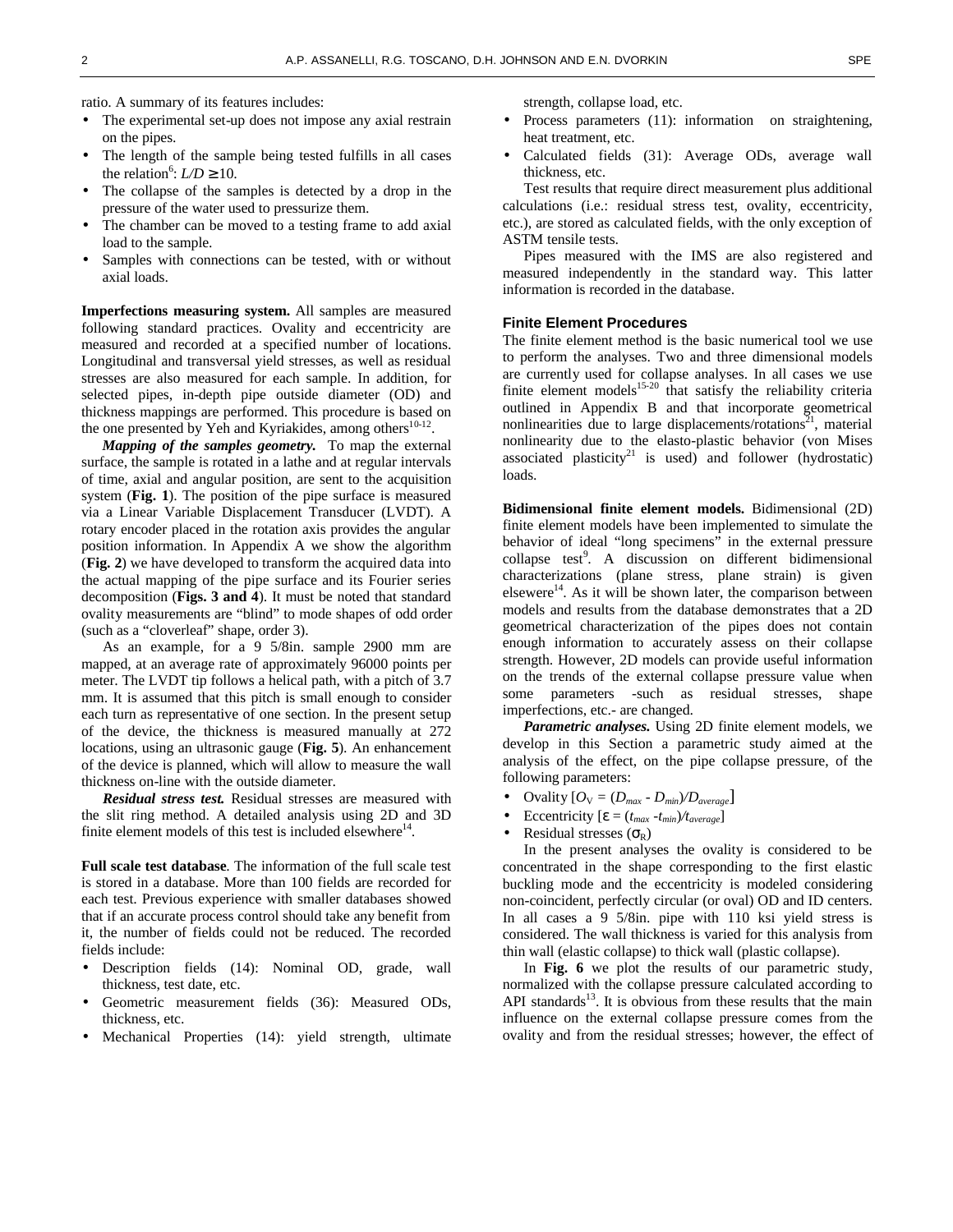the residual stresses diminishes when the ratio (*D/t*) evolves from the plastic collapse range to the elastic collapse range. The eccentricity effect, in the case of the external collapse test with neither axial nor bending loads, is minor.

The effect of the hardening characteristic of the base material is found to be dependent on the definition of the yield point. If an offset yield is adopted, the influence of the hardening modulus is negligible for typical values $14$ .

*Comparison with results from the database.* The above results are coincident with most of what is already known in collapse of pipes<sup> $6-9$ </sup>. However, even if the results have an important qualitative significance, a case by case comparison shows quantitative differences. **Fig. 7** shows the relation between results from bidimensional models and full scale tests for 32 cases from our database. A large spread is observed, and the average shows that 2D model results are conservative. Some reasons for this behavior are:

- Only one ovality is not fully representative of the sample geometry (in our case the middle section ovality).
- In developing the 2D models the measured ovality is entirely assigned to the first elastic buckling mode and this conservative approach partially accounts for the fact that the numerical values are lower than the actual ones.
- The collapse chamber imposes on the samples unilateral radial restraints at both ends<sup>6</sup>, these restraints are not described by the 2D models; the difference between the numerical and actual boundary conditions also partially accounts for the fact that the numerical values are in general lower than the actual ones.

**Three dimensional finite element models.** A coupling of the imperfections measuring device along with full three dimensional finite element models of the collapse test was implemented, in order to resolve the above mentioned discrepancies.

The slenderness ratio of typical OCTG for collapse applications requires the use of shell elements incorporating shear deformations<sup>15,16</sup>. For the development of the finite element model, the data from the IMS is reconstructed using the first 12 modes of the modal decomposition (**Fig. 8**). Basic data of three tests are shown in Table 1. The results of the 3D models are also shown there, and it is evident that the agreement is very high.

*Effect of high and low mode shapes.* The same models presented in Table 1 where analyzed when the geometry reconstruction is limited to the lower 4 modes. In all the three cases the numerical results are identical.

It can be concluded that the only modes that determine the collapse behavior are the lower ones.

*Effect of the mode phase angle.* In **Fig. 4** we plotted the amplitude of each mode (Eq. A-14) as a function of its axial position along the sample. However, in any section the full description of the mode shape includes also the phase angle, which is also varying along the sample (the above mentioned models include both components).

In order to investigate the isolated effect of the phase

angle, an ideal 7 in. 26 lb/ft 110 ksi yield stress casing is modeled. Minimum yield, nominal (constant) wall thickness and 0.3% ovality (mode 2) are considered. Four values of the phase angle of the mode 2 are analyzed: 0º, 90º, 180º and 360º (this angle describes the rotation of the main axis in the sample length: 1960mm). In Table 2 we show the calculated collapse pressure normalized with the collapse pressure without twisting (0º). It is evident that the increase of twist results in a higher collapse pressure, for a given value of ovality. **Fig. 9** shows the distribution of axial stresses (on the external surface) at impending collapse.

### **Effect of connections on collapse resistance**

Connections introduce discontinuities along a pipe, hence its effect on the collapse resistance must be considered. Typical OCTG connection analyses are performed on bidimensional axisymmetric models $^{20}$ , which cannot reproduce the (non axisymmetric) buckling pipes. At the full scale laboratory a special sample was prepared so as to prevent the collapse in the pipe body. A premium connection was machined in the pin and box and the assembly was collapse tested. The final failure shape followed a non axisymmetric pattern, however evidence of plastic failure was observed in the torque shoulder area.

A bidimensional finite element model of the same connection was analyzed. The critical load from the model (10900psi) was essentially the same as the experimental one (10800psi). **Fig. 10** shows the distribution of equivalent plastic strains from the FEA model at impending failure. Plastification of the pin nose and torque shoulder areas is evident. The shearing at the torque shoulder coincides with the observed one, suggesting that the bidimensional model could give accurate results when estimating the external pressure capability of a connection.

An extensive analysis was performed on a typical 7 in. premium connection, with different *D/t* and material properties. It was found that at low *D/t* ratios and high grades (typical of collapse situations), API collapse values could be guaranteed, but special precautions should be taken when higher collapse values must be attained.

#### **Conclusions**

The results obtained with the combined experimental and numerical procedures presented in this paper contribute to form the basis on which OCTG product engineers design their specifications for high collapse casings. Process control procedures are improved accordingly. The scope of this research is now being extended to include the important cases of axial and bending loads.

### **Acknowledgements**

We acknowledge the financial support for this research of DALMINE (Bergamo, Italy), SIDERCA (Campana, Argentina) and TAMSA (Veracruz, Mexico).

### **Nomenclature**

 $O_v$  = ovality, N, dimensionless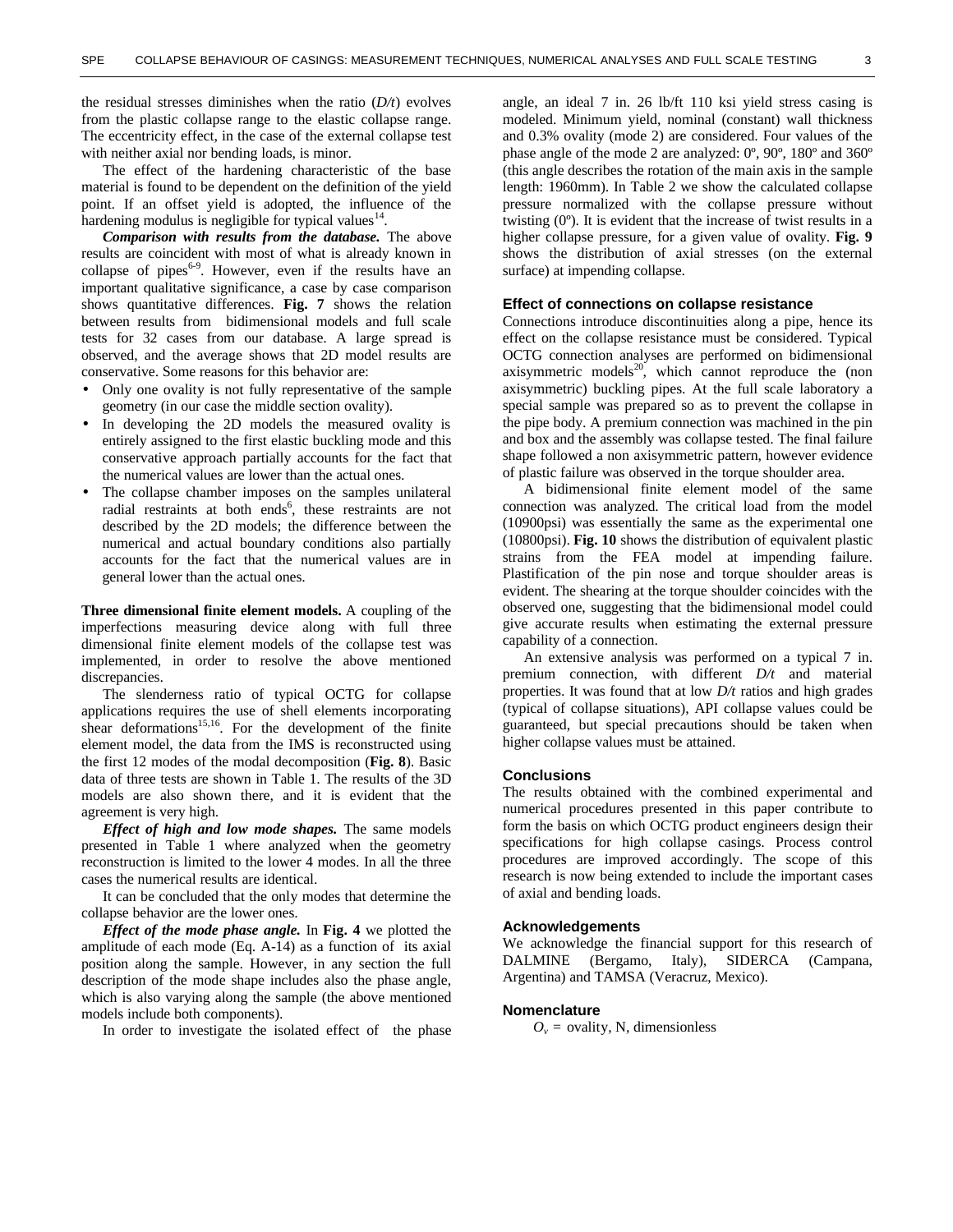- ε *=* eccentricity, N, dimensionless
- $\sigma_R$  = residual stress, m/(L t<sup>2</sup>), Pa
- $\sigma_Y$  = yield stress, m/(L t<sup>2</sup>), Pa
- $D =$  outside diameter, L, mm
- $L =$  sample length (under pressure),  $L$ , mm
- $p_{col}$  = collapse pressure (test), m/(L t<sup>2</sup>), Pa
- $p_{FEA}$  = collapse pressure (model), m/(L t<sup>2</sup>), Pa
	- $t =$  sample thickness, L, mm
	- $r =$  radial distance, L, mm
	- *z* = axial position, L, mm
	- *q* = total turns (decimal)
	- $\theta$  = angle, radians
	- $\omega$  = twist angle, degrees
- $R<sub>o</sub>$  = best fit radius, L, mm
- $x_o, y_o$  = best fit center, L, mm
- $a_j$ ,  $b_j$  = Fourier transform coefficients (mode *j*), L, mm  $A_i$  = Fourier transform amplitude (mode *j*), L, mm

#### **References**

- 1. Timoshenko, S.P. and Gere. J.M.: *Theory of Elastic Stability*, Mc Graw Hill Kogakusha, Tokyo (1961).
- 2. Brush, D.O. and Almroth, B.O., *Buckling of Bars, Plates and Shells*, Mc Graw Hill, New York (1975).
- 3. Heise, O. and Esztergar, E.P.: "Elastoplastic collapse under external pressure", *ASME, J. Engng. for Industry* (1970) 92, 735.
- 4. Clinedinst, W.O.: "Analysis of collapse test data and development of new collapse resistance formulas", Report to the API Task Group on Performance Properties (October 1977).
- 5. Tamita, Y. and Shindo, A.: "On the bifurcation and post bifurcation behavior of thick circular elastic-plastic pipes under lateral pressure", *Comput. Methods Appl. Mech. Engrg*. (1982) 35, 207.
- 6. Fowler, J.R., Klementich, E.F. and Chappell, J.F.: "Analysis and testing of factors affecting collapse performance of casing", *ASME, J. Energy Res. Tech*., (1983) 105, 574.
- 7. Krug, G.: "Testing of casing under extreme loads", Institut of Petroleum Engineering, Technische Universität Clausthal (1983).
- 8. Kanda, M. et al.: "Development of NT-series oil-country tubular good", Nippon Steel Technical Report (1983) 21, 247.
- 9. Mimura, H., Tamano, T. and Mimaki, T.: "Finite element analysis of collapse strengh of casing", *Nippon Steel Technical Report* (1987) 34, 62.
- 10. Yeh, M.K. and S. Kyriakides, S.: "Collapse of deepwater pipelines", *ASME, J. Energy Res. Tech*. (1988) 110, 1.
- 11. Arbocz, J. and Babcock, C.D.: "The effect of general imperfections on the buckling of cylindrical shell", *ASME, J. Appl. Mech*. (1969) 36, 28.
- 12. Arbocz, J. and Williams, J.G.: "Imperfection surveys of a 10-ft diameter shell structure", *AIAA Journal* (1977) 15, 949.
- 13. *Bull. 5C3, Bulletin on Formulas and Calculations for Casing, Tubing, Drill Pipe, and Line Pipe Properties*, sixth edition, API (1994).
- 14. Assanelli, A.P., Toscano, R.G. and Dvorkin E.N.: "Analysis of the collapse of steel tubes under external pressure", *Computational Mechanics, new trends and applications*, E. Oñate and S. Idelshon, Eds., CIMNE, Barcelona, (1998).
- 15. Dvorkin, E.N. and Bathe, K.J.: "A continuum mechanics based four-node shell element for general nonlinear analysis", *Engng. Comput*. (1984) 1, 77.
- 16. Bathe, K.J. and Dvorkin, E.N.: "A formulation of general shell elements - The use of mixed interpolation of tensorial components", *Int. J. Numer. Methods in Engng*. (1986) 22, 697.
- 17. Dvorkin, E.N. and Vassolo, S.I.:"A quadrilateral 2-D finite element based on mixed interpolation of tensorial components", *Engng. Comput*. (1989) 6, 217.
- 18. Dvorkin, E.N. and Assanelli, A.P.: "Elasto-plastic analysis using a quadrilateral 2-D element based on mixed interpolation of tensorial components", *Proc*. Second International Conference on Computational Plasticity (COMPLAS II), Pineridge Press, Swansea (1989).
- 19. Dvorkin, E.N., Assanelli, A.P. and Toscano, R.G.: "Performance of the QMITC element in two-dimensional elasto-plastic analyses", *Comput. & Struct*. (1996) 58, 1099.
- 20. Assanelli, A.P. and Dvorkin E.N.: "Selection of an adequate finite element formulation for modeling OCTG connections", *Computational Mechanics, new trends and applications*, E. Oñate and S. Idelshon, Eds., CIMNE, Barcelona, (1998).
- 21. Bathe, K.J.: *Finite Element Procedures*, Prentice Hall, Upper Saddle River, New Jersey (1996).
- 22. Press et al.: *Numerical Recipes*, Cambridge University Press, Cambridge (1986).
- 23. Shunmugam, M.S.: "Criteria for computer-aided form evaluation", *ASME, J. Engng. for Industry* (1991) 113, 233.
- 24. Brigham, E.O.: *The fast fourier transform and its applications*, Prentice Hall, Englewood Cliffs, New Jersey (1988).

### **Appendix A—Algorithm to process the data acquired with the imperfections measuring system**

The data is acquired along a spiral path; however, in subsequent analyses we will consider that the points corresponding to a turn are located on a planar section, at an axial distance  $z_k$  from an arbitrary origin. As the pitch of the spiral is less than half of the typical wall thickness under analysis, this assumption is valid for the purpose of modelling the collapse test.

The data is fitted to a perfect circle (of unknown center and radius) through a least squares method<sup>10</sup>. This approach is consistent with the subsequent Fourier decomposition.

#### **Input data**

- *rj*: radial distance from the rotation axis to the external surface (see **Fig. 3**), *j*-th data point.
- *qj* : total turns corresponding to the *j*-th data point, measured from an arbitrary defined zero.

#### **Algorithm**

### *1. Initial data reduction*

We can define:

|--|--|--|--|

the *k*-th turn. For this turn we have

|--|--|--|

| $\theta_i^k = 2 \pi (q_i - \text{int}(q_i)) \dots \dots \dots \dots \dots \dots \dots \dots \dots (A-3)$ |  |  |
|----------------------------------------------------------------------------------------------------------|--|--|
|                                                                                                          |  |  |

*ri k* = *r<sup>j</sup>* . . . . . . . . . . . . . . . . . . . . . . . . . . . . . . . . . . . .(A-4) where  $i=1$  for the first *j* which satisfies  $(q_i - \text{int}(q_i)) > 0$ 

(indication of a new turn). The number of data points per turn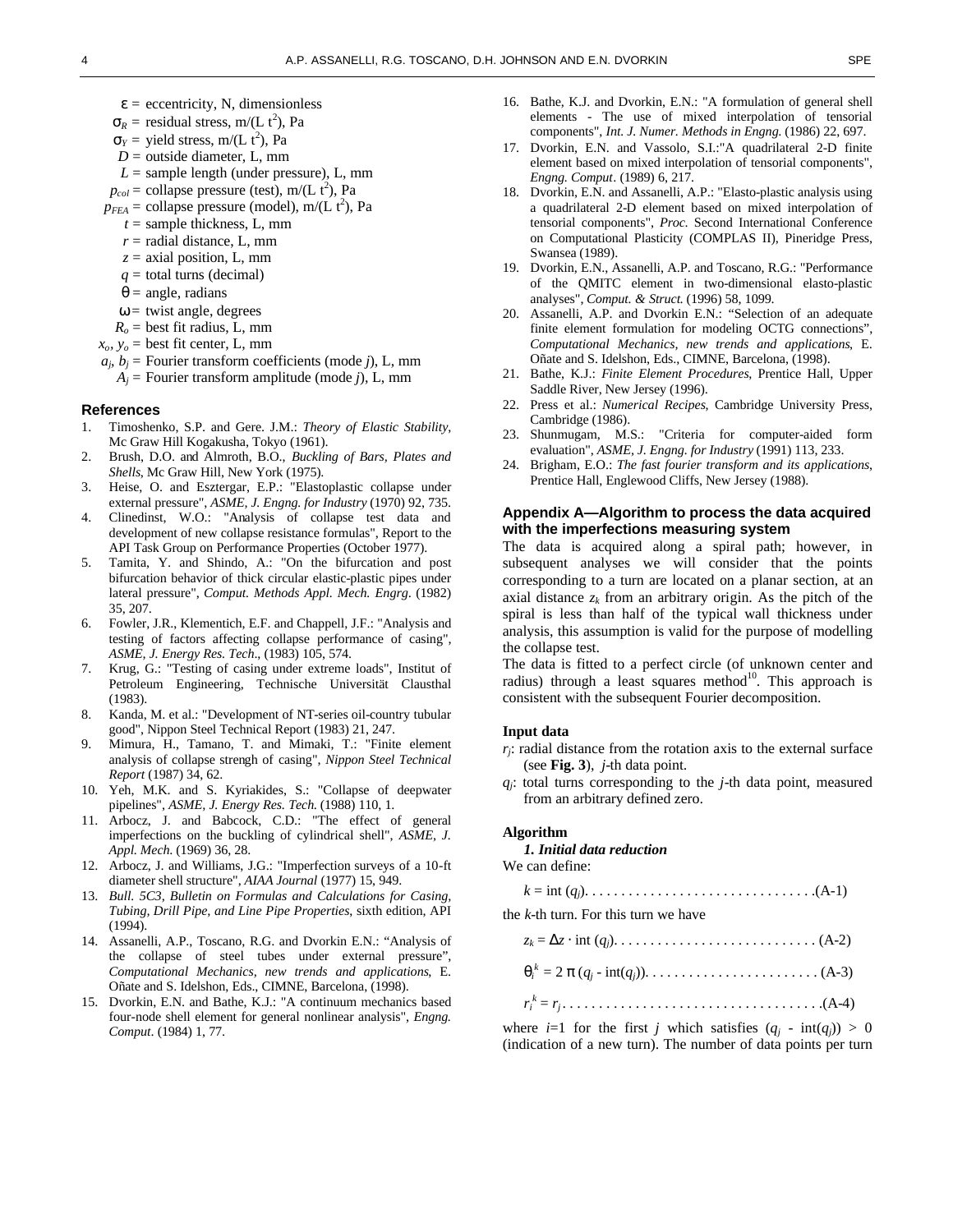### is not constant.

reduces to<sup>23</sup>:

### *2. Fit to best circle*

For the *k*-th section we can define a "*best-fit circle*", with radius  $R_o$  and with its center located at  $(x_o, y_o)$  in a Cartesian system, contained in the section plane and with its origin at the section rotation center<sup>10</sup>. The superindex *k* in  $\theta_i^k$  and  $r_i^k$  is omitted. For determining  $R_{o}$ ,  $x_{o}$  and  $y_{o}$  we solve the following minimization problem:

(*Ro, xo, yo*) = arg [ min *E2*(*Ro, xo, yo*)]. . . . . . . . . . . . .(A-5) *E<sup>2</sup>* = Σ<sup>i</sup> [*r<sup>i</sup>* - *g* (θ*<sup>i</sup>* , *Ro, xo, yo*)]<sup>2</sup> . . . . . . . . . . . . . . . . . . (A-6) *g* (θ*<sup>i</sup>* , *Ro, xo, yo*) = [*x<sup>o</sup>* cos θ*<sup>i</sup>* + *y<sup>o</sup>* sin θ*i*] + sqrt[*R<sup>o</sup>* 2 - (*x<sup>o</sup>* sin θ*<sup>i</sup>* - *y<sup>o</sup>* cos θ*i*) 2 ]. . . . . . . . . . . . . . . . . . . . . . . . . . . . . . . . (A-7)

To solve the above nonlinear minimization problem we apply the Levemberg-Marquard method<sup>22</sup>, using as first trial a simplified (linearized) solution in which the expression for *g*

$$
g_{lin} (\theta_i, R_o, x_o, y_o) = [x_o \cos \theta_i + y_o \sin \theta_i] + R_o. \ldots . (A-8)
$$

#### *3. Data reduction to new center*

Once the center of the "best-fit circle" is determined we reduce the acquired data to it,

$$
\hat{\boldsymbol{x}}_i = r_i \cos \theta_i - x_o \quad ; \quad \hat{\boldsymbol{y}}_i = r_i \sin \theta_i - y_o \dots \dots \dots \dots (A-9)
$$

\$ \$ \$ ; ( ) \$ *r xy* tan *y*\$ / *x*\$ *<sup>i</sup>* = *<sup>i</sup>* + *<sup>i</sup> <sup>i</sup>* = *<sup>i</sup> <sup>i</sup>* 2 2 −1 θ . . . . . . . . . .(A-10)

#### *4. Fourier transform*

We expand using a discrete Fourier transform

[ ( ) ] \$ \$ cos \$ \$ *a r j j k k k k M* = = ∑ 1 π <sup>1</sup> θ Δθ . . . . . . . . . . . . . . . .(A-11)

[ ( ) ] \$ \$ sin \$ \$ *b r j j k k k k M* = = ∑ 1 π <sup>1</sup> θ Δθ . . . . . . . . . . . . . . . .(A-12)

where *M* is the number of samples taken in each turn (360 on average).

$$
\hat{\boldsymbol{s}}(\theta) = R_o + \sum_{j=1}^{N} \left[ \hat{\boldsymbol{\delta}}_j \cos(j\theta) + \hat{\boldsymbol{\delta}}_j \sin(j\theta) \right] \dots \dots \dots (A-13)
$$

where *N* limits the number of modes in the reconstruction of the shape. Sampling theorems<sup>24</sup> put a limit on the maximum value of *N* that can be used (in our case *N*<180). However, for practical applications in collapse calculations, *N* is typically lower than 20.

For practical purposes we define the amplitude of the *j* mode of the Fourier decomposition as:

$$
A_j = \sqrt{\hat{\boldsymbol{\delta}}_j^2 + \hat{\boldsymbol{\delta}}_j^2} \dots \dots \dots \dots \dots \dots \dots \dots \dots \dots (A-14)
$$

### **Appendix B—Finite Element Reliability Criteria CRITERION #1, Basic reliability requirements<sup>16</sup>**

- The element formulation must not incorporate numerically adjusted factors.
- The element formulation must not contain spurious rigid body modes.
- The element formulation must satisfy Irons' Patch test.
- The predictive capability of the element must be relatively insensitive to element distortions and changes in material properties (e.g. the formulation must not present incompressible locking)

**CRITERION #2, Convergence properties in bending dominated problems.** It is important to use finite element formulations of the highest possible predictive capability. Therefore with the same computational effort better results can be obtained, e.g. the element has to be able to represent a state of constant bending.

**CRITERION #3, Small/large strain capability.** Even though, in standard analyses of OCTG collapse only infinitesimal strains need to be considered, some specific analyses may require the use of a finite strain elasto-plastic analysis capability, hence it is important to select a finite element formulation that is also available for this analyses $18$ .

**CRITERION # 4, Model assessment.** It is important to qualify the ability of the finite element formulation to model OCTG collapse performance by comparing its results for some test cases against determinations performed in full scale tests.

#### **SI Metric Conversion Factors**

| psi x 6.894 757                | $E + 00 = kPa$ |
|--------------------------------|----------------|
| in. $x 2.54*$                  | $E + 00 = cm$  |
| ksi x 6.894 757 $E + 03 = kPa$ |                |
| lb x 4.448 222 $E + 00 = N$    |                |
| ft x $3.048*$                  | $E - 01 = m$   |

\*Conversion factor is exact.

| <b>TABLE 1-3D MODEL RESULTS</b> |      |                  |                     |                  |
|---------------------------------|------|------------------|---------------------|------------------|
| Sample                          | D/t  | $\sigma_Y$ [ksi] | $\sigma_R/\sigma_Y$ | $p_{co}/p_{FEA}$ |
|                                 | 16.7 | 122.5            | 0.17                | 1.005            |
|                                 | 22.7 | 114.8            | 0.38                | 1.017            |
|                                 | 19.6 | 20.4             | በ 27                | O 984            |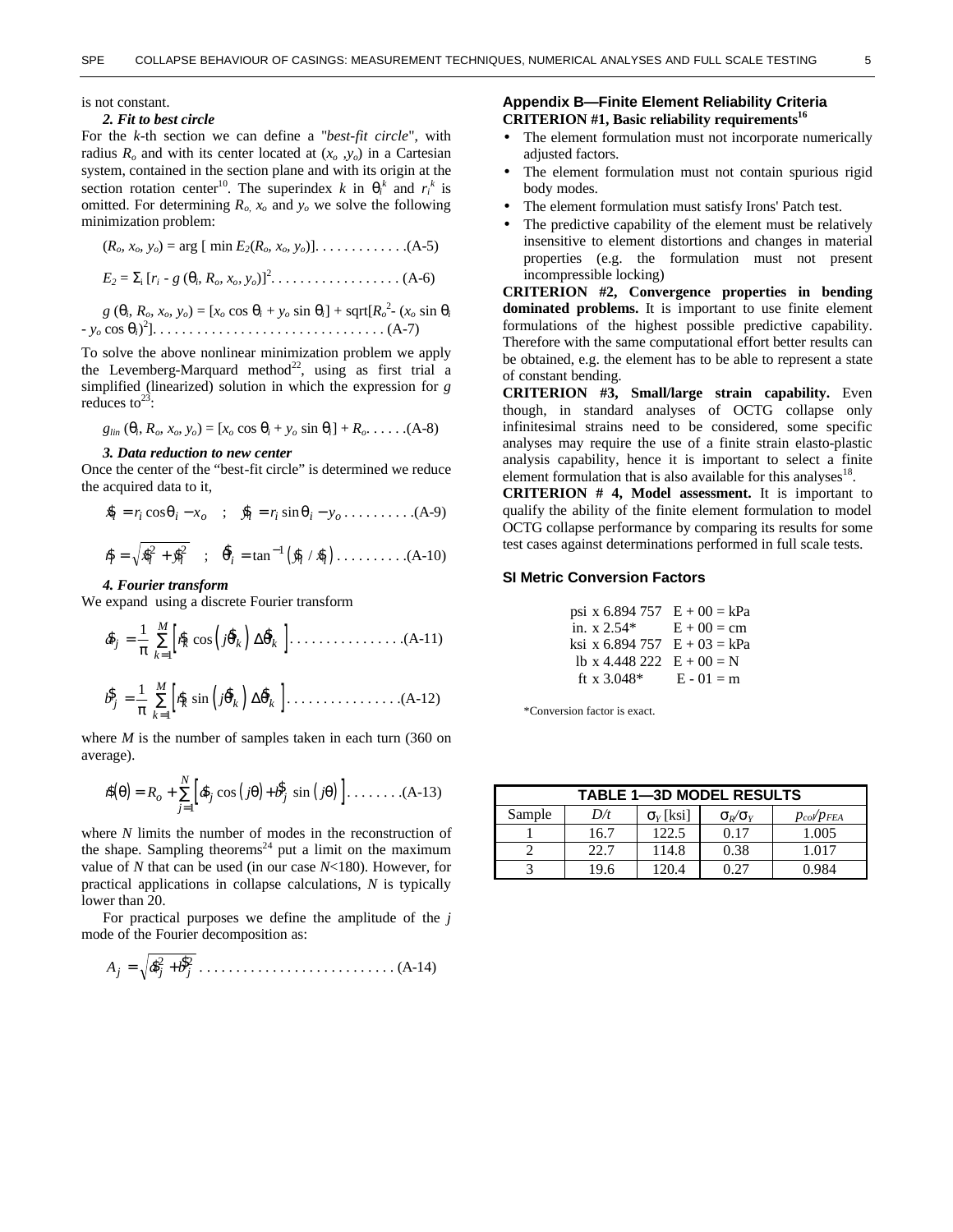| Table 2-EFFECT OF THE<br><b>PHASE ANGLE</b> |                                              |  |
|---------------------------------------------|----------------------------------------------|--|
| ⋒                                           | $p_{FEA}^{\mathbf{w}}/p_{FEA}^{\mathbf{w}'}$ |  |
| റെ                                          | 1.01                                         |  |

| ഹ        | <br>. . |
|----------|---------|
| $\Omega$ | . .     |







**Fig. 1—Layout of imperfections measuring system**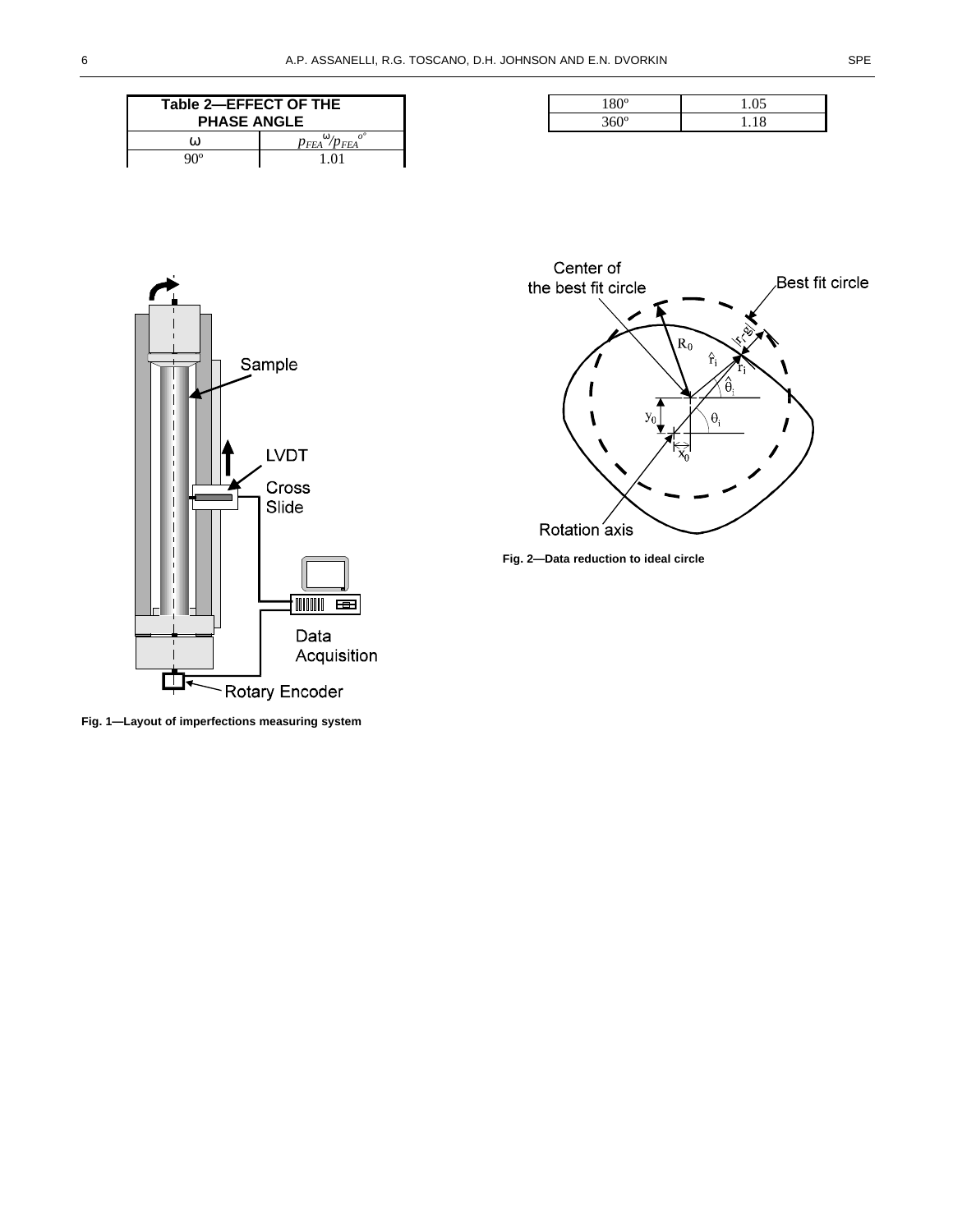

### **Fig. 3—Mapping of the external surface**



**Fig. 4—Modal analysis. Mode amplitude distribution along a sample**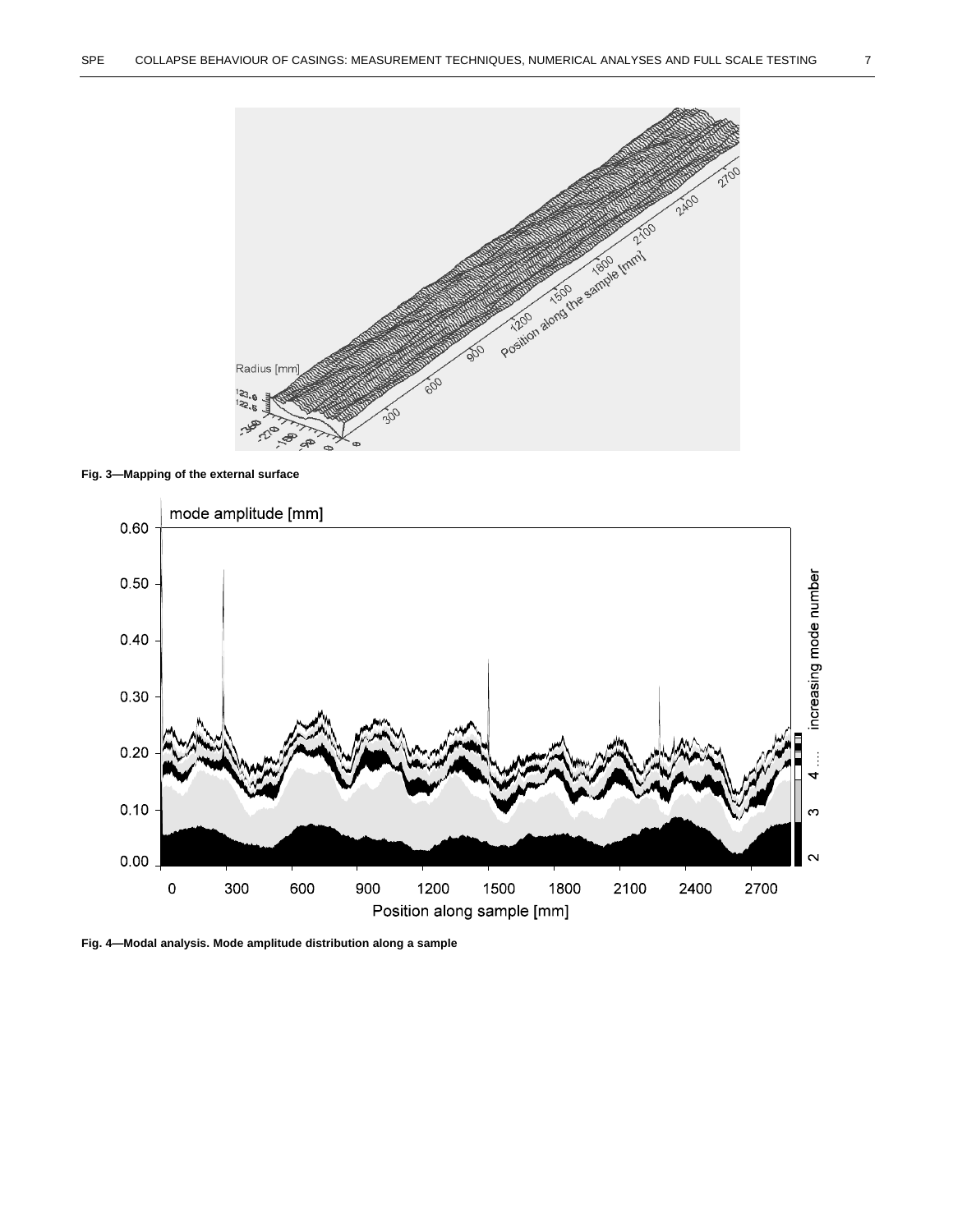

**Fig. 5—Wall thickness distribution**



**Fig. 6—Parametric study on bidimensional finite element models**



between bidimensional models and **experimental results**